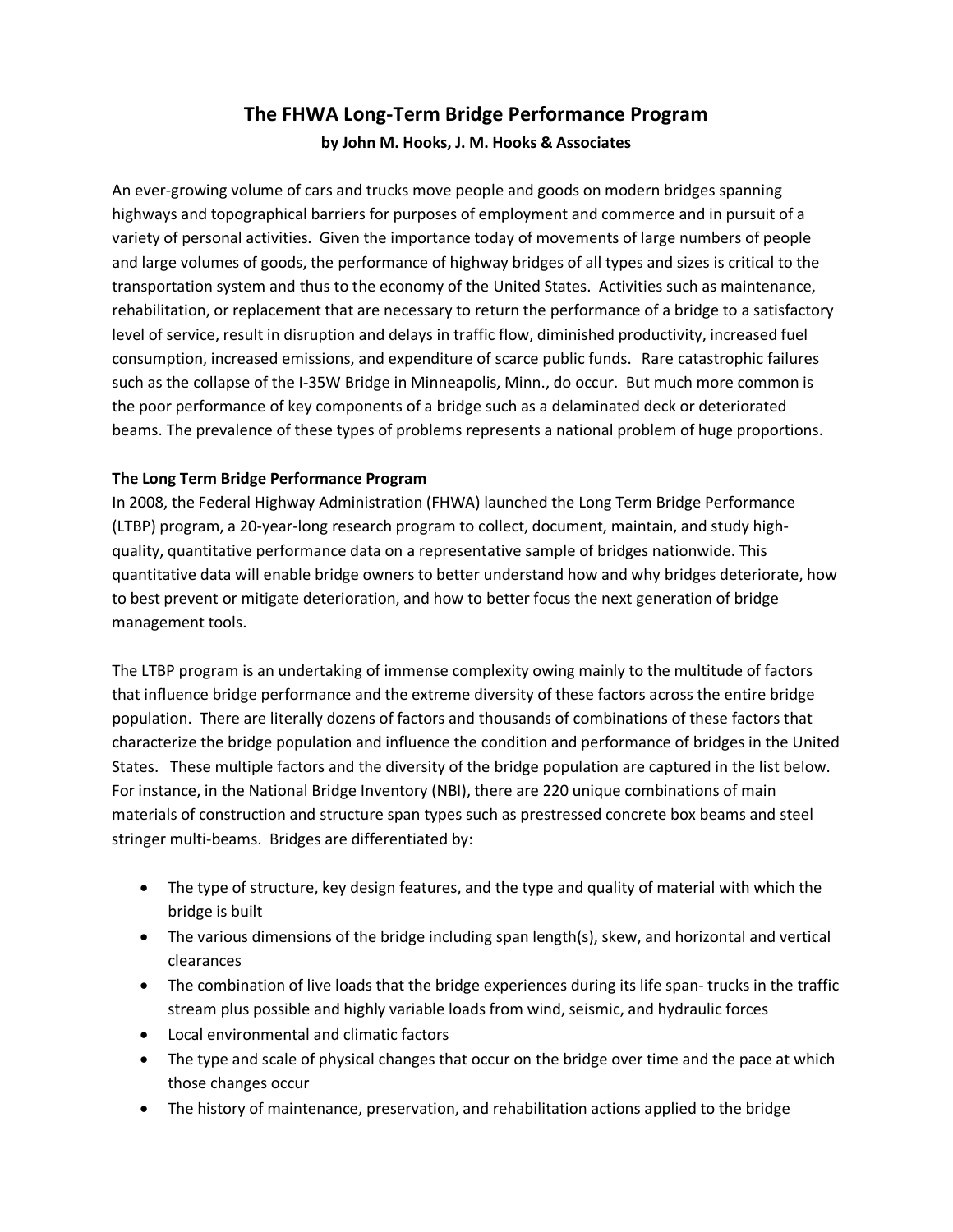It is not unreasonable to conclude that each and every bridge represents a unique combination of these many factors.

## **The LTBP Program Roadmap**

The discussion above illustrates the challenges that the LTBP program must address in order to achieve its goals. Because of the many complexities of the subject and the intended 20-year-long duration of the program, a well designed roadmap for the program is essential.



Figure 1 The LTBP Program Roadmap

The roadmap for the LTBP program has seven major steps under which numerous activities are being conducted. These steps are:

- 1. Define bridge performance in terms of the issues that are of most importance to owners and highway users. These issues can be grouped in four broad categories: durability and serviceability of the bridge and its individual components, user safety and functional capacity of the highway on (and under) the bridge, structural stability and integrity, and the costs incurred by the owner and by highway users.
- 2. Identify the factors that are most relevant to the identified performance issues and determine what high quality data should be collected in order to adequately study the issues. Determine the most economical and effective ways to collect the data.
- 3. Create a data management system that is capable of storing and managing bridge data from a variety of sources and in a variety of formats.
- 4. Design experimental studies that will assist in answering the key questions about the bridge performance issues.
- 5. Collect the desired data on representative samples of bridges as appropriate to the issue being studied.
- 6. Analyze data and create models that provide a better understanding of bridge performance.
- 7. Disseminate results that can be applied by the bridge community to improve bridge performance.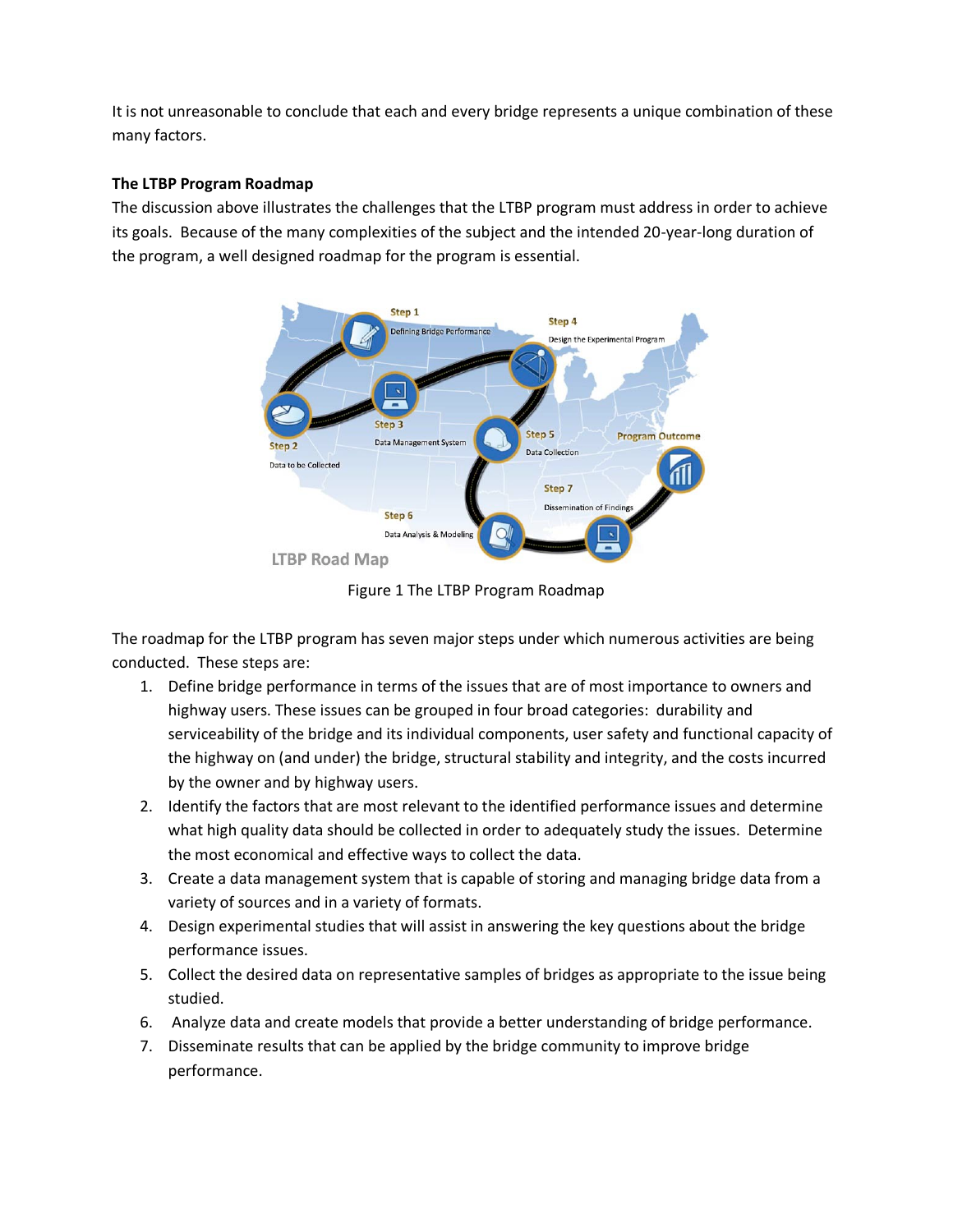This represents a daunting challenge but one that is made more achievable by:

- the existence of a vast knowledge base of information about bridges in the collective experiences of bridge owners nationwide, and
- the NBI containing over 25 years of data.

#### **Starting with What is Known**

A very large body of knowledge about bridges in the United States is available in a unique resource, the NBI. This database, maintained by the FHWA, contains records on every bridge (minimum 20 feet in length) on all public highways in the United States. The NBI contains a record for each bridge, with a variety of data fields within each record that identifies the location of the structure, the year of construction, the type of construction and geometry, the identification and classification of the route that it carries and features that it crosses. Further, the NBI contains temporal data regarding the condition and adequacy of the structure, which is generally updated on at least a biennial basis. These data include general condition ratings, load ratings, and postings, if applicable. Much of this information is derived from biennial visual inspections by trained inspectors. There are also indicators which relate to the functional performance of the structure, including appraisal ratings of the clear deck width, of the approach roadway alignment and of the vertical and horizontal clearances, as well as estimates of the traffic on the bridge.

The NBI is an invaluable tool for beginning the examination of bridge performance and for identifying trends in bridge performance as well as understanding relationships between performance and the factors that affect it. One simple example is parsing the data in the NBI to determine which types of bridges are most representative of all bridges throughout the United States. Table 1 provides data on the most prevalent combinations of material and span types from the NBI. These represent the bridge types that will be the initial focus of the LTBP program.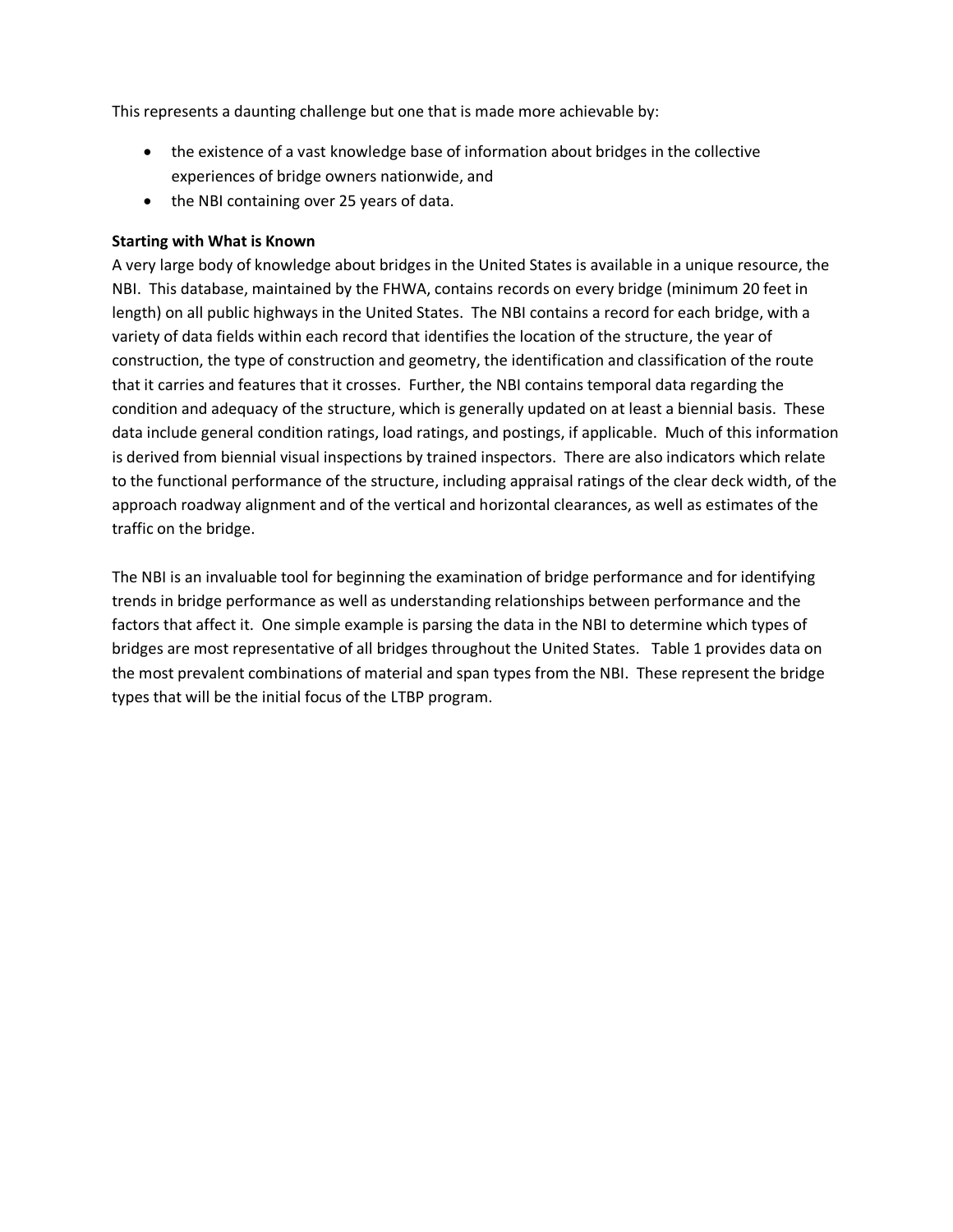| Material / Type                                       | <b>Number</b> | <b>Cumulative Area</b><br>Million Sq. m. | <b>Cumulative ADT</b><br><b>Millions VPD</b> |
|-------------------------------------------------------|---------------|------------------------------------------|----------------------------------------------|
| Simple Span Steel Stringer                            | 103,836       | 469                                      | 704                                          |
| <b>Continuous Steel Stringer</b>                      | 46,491        | 720                                      | 618                                          |
| Simple Span Concrete Slab                             | 33,873        | 78                                       | 114                                          |
| Simple Span Concrete Stinger                          | 9,988         | 51                                       | 44                                           |
| Simple Span Concrete T Beam                           | 21,162        | 87                                       | 121                                          |
| Continuous Concrete Slab                              | 31,565        | 132                                      | 190                                          |
| Continuous Concrete T Beam                            | 6,247         | 53                                       | 102                                          |
| Simple Span Prestressed Concrete Stringer             | 51,731        | 637                                      | 655                                          |
| Simple Span Prestressed Concrete Multiple<br>Box Beam | 38,103        | 122                                      | 181                                          |
| <b>Continuous Prestressed Concrete Stringer</b>       | 13,560        | 205                                      | 146                                          |
| Totals                                                | 356,556       | 2,554                                    | 2,875                                        |

Table 1 Most Common Bridge Material and Structural Types in the National Bridge Inventory

Using the NBI, it is possible to further examine bridge data to match bridge types and bridge conditions with factors such as age, traffic (ADTT), environment, etc. to reveal relationships that may govern performance indicating the need for further studies.

#### **Focus Group Meetings**

Meetings were held with 15 state Departments of Transportation (DOT)s in order to glean more information on bridge performance problems in various areas of the country. A goal was to capture local knowledge and experience about programs and activities aimed at improving performance. The focus group meetings helped identify the most critical performance issues faced by the geographically distributed DOTs (Figure 2). Additionally, to further clarify the most critical bridge performance issues that involve geotechnical considerations, the FHWA conducted a workshop with 47 bridge/geotechnical experts. Both of these efforts were intended to elicit advice on what were the most important issues in bridge performance. The objectives of the focus group meetings were to:

- Develop an understanding of how representative states manage and track bridge performance.
- Identify the most common concerns and the most costly activities of the representative states to maintain, repair, rehabilitate, and replace bridges.
- Determine what data the states currently collect and use for their decision-making processes and what gaps they see in their currently available data.
- Identify the aspects of bridge performance on which the states would like the LTBP program to focus.

The objectives of the geotechnical workshop were to identify key performance issues related to substructures and foundations and identify data needs and gaps related to the key performance issues.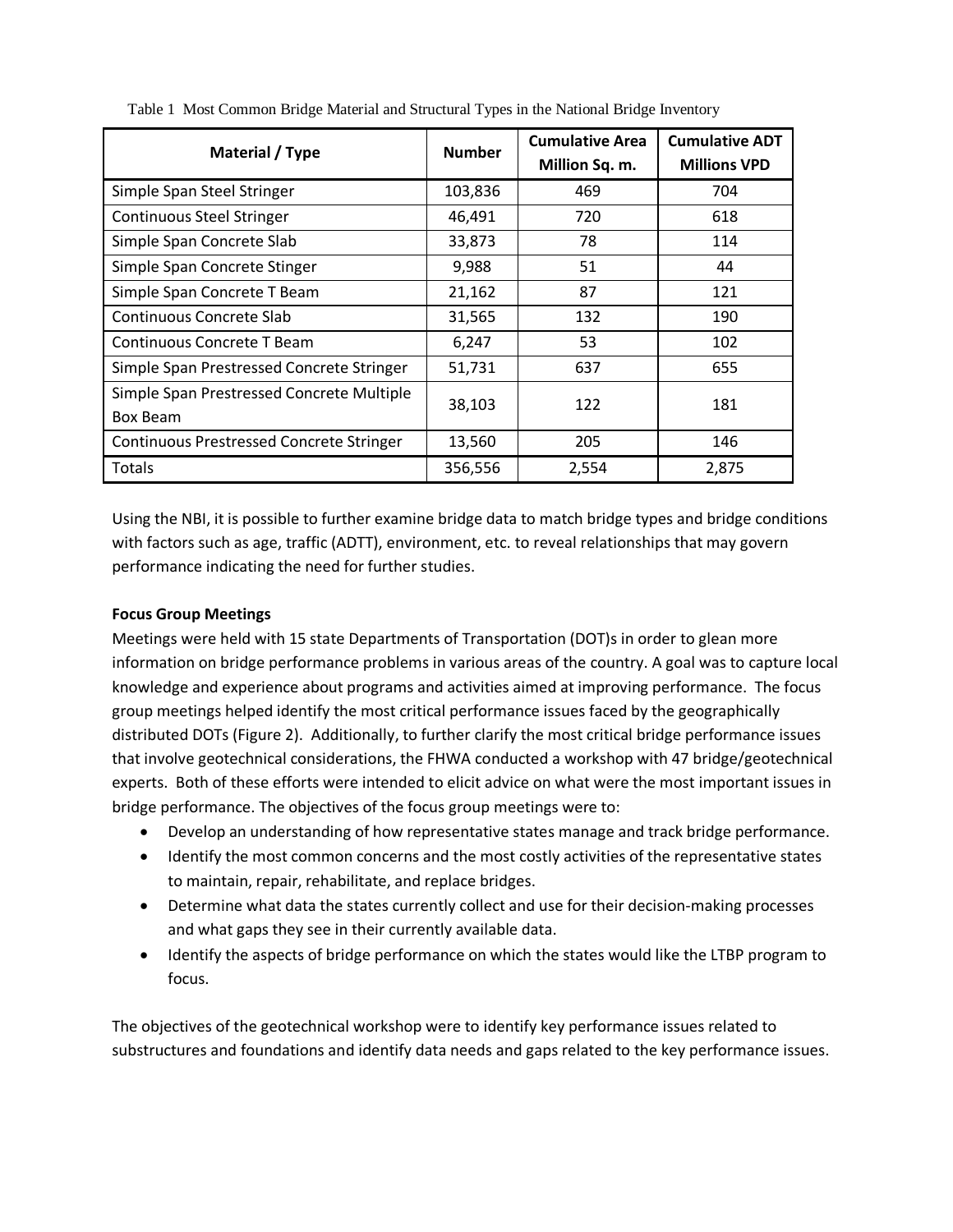

Figure 2. LTBP Program Focus Group Meetings

Based on those outreach activities and other research done by the LTBP program research team, a list of high priority bridge performance issues, shown in table 2, was developed.

| Table 2. High Priority Bridge Performance Topics                  |
|-------------------------------------------------------------------|
| Category -                                                        |
| LTBP Bridge Performance Topic                                     |
| Decks -                                                           |
| Performance of Untreated Concrete Bridge Decks                    |
| Performance of Bridge Deck Treatments                             |
| Performance of Precast Reinforced Concrete Deck Systems           |
| Performance of Alternative Reinforcing Steels                     |
| Influence of Cracking on the Serviceability of HPC Decks          |
| Joints -                                                          |
| Performance of Bridge Deck Joints                                 |
| Performance of Jointless Structures                               |
| Bearings -                                                        |
| Performance of Bridge Bearings                                    |
| Concrete Bridges -                                                |
| Performance of Bare/Coated Concrete Super- and Substructures      |
| Performance of Embedded Prestressing Wires and Tendons            |
| Performance of Prestressed Concrete Girders                       |
| Steel Bridges -                                                   |
| Performance of Coatings for Steel Superstructure Elements         |
| Performance of Weathering Steels                                  |
| New Construction -                                                |
| Performance of Innovative Bridge Designs and Materials            |
| Foundations & Scour -                                             |
| Performance of Scour Countermeasures                              |
| Performance Issues at the Bridge Approach-Abutment Interface      |
| Material degradation/corrosion/deterioration (Durability of       |
| Substructure Components)                                          |
| Performance of MSE Walls                                          |
| Risk -                                                            |
| Risk and Reliability Evaluation for Structural Safety Performance |
| Functional -                                                      |
| Performance of Functionally Obsolete Bridges                      |

|  |  | Table 2. High Priority Bridge Performance Topics |  |
|--|--|--------------------------------------------------|--|
|  |  |                                                  |  |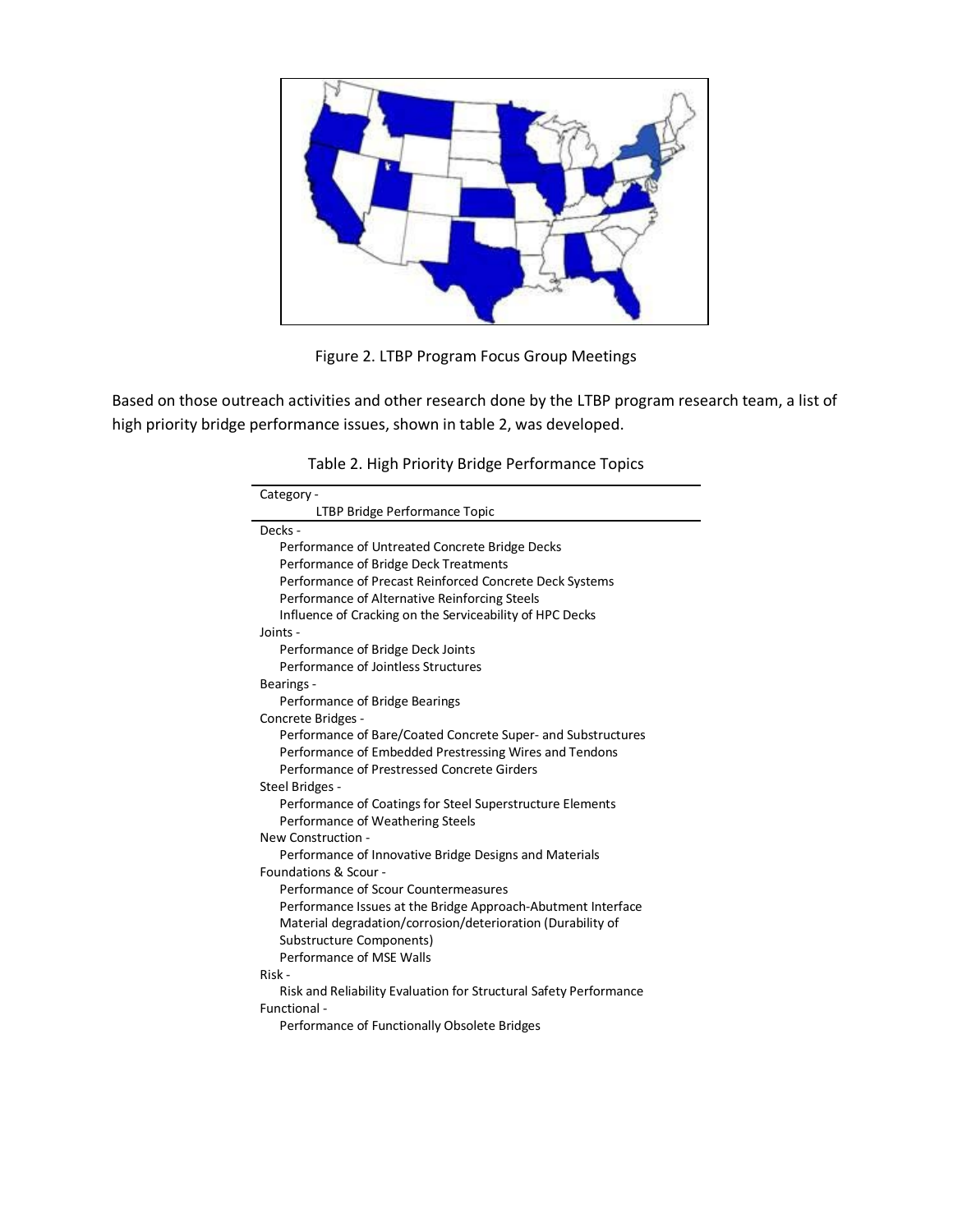### **The Pilot Bridge Phase**

In a program as complex as this, there are multiple uncertainties that must be investigated in order to ensure collection of high-quality data while avoiding wasted efforts and money and minimizing disruption to the bridge owners and users. These uncertainties include:

- Costs associated with research personnel including labor, travel and subsistence plus costs for site preparation, equipment and supplies, safety and maintenance of traffic, data transmission, and data processing and analysis.
- The amount of time and effort necessary to conduct each element of the planned investigation
- Coordination with bridge owners—considerable time and costs are necessary to coordinate with bridge owners to ensure that necessary permits are obtained, that plans for maintenance of traffic plans and safety of the research personnel meet the owner's requirements, and that the plans for testing the bridges are acceptable to the owner.
- Ensuring that the quality and quantity of data to be collected is consistent with the needs as determined in the LTBP program experimental studies without spending time and money on unnecessary data or on unnecessarily high levels of data quality or quantity.
- Ensuring that the test protocols used for the LTBP program inspections are clear and are consistently applied and that the spatial and temporal distribution of testing are sufficient for the LTBP program needs without being excessive

In order to adequately address these issues, the initiation phase of the LTBP program was designed to have a 2-year phase during which seven bridges around the nation would be selected and used as field laboratories to obtain critical knowledge about the issues described above. The selection of the seven pilot bridges is being done according to a carefully developed set of criteria that would ensure that the pilot bridges represent a cross section of the bridges that would be the focus of the LTBP program. The primary criteria in the selection of the pilot bridges were superstructure type, age, type of deck, composite or non-composite design, deck condition, environmental factors, overall traffic, and percent trucks in the traffic stream. Based on these criteria, six of the seven pilot bridges have been selected.

The first pilot bridge, shown in Figure 1, carries Southbound U.S. Route 15 over I-66 in Prince William County, Va., about 38 miles west of Washington, D.C. The bridge, constructed in 1979, is a two-span continuous, built-up haunched steel girder bridge with a cast-in-place concrete deck and carries an AADT of 16,500 vehicles with 6% truck traffic. Prominent factors in the selection of this bridge included location (within easy drive of the FHWA's Turner-Fairbank Highway Research Center), significant degree of deterioration in the concrete deck and the steel superstructure and the relatively high degree of skew (approximately 17 degrees).

The second pilot bridge, shown in Figure 2, carries Southbound I-15 over Cannery Road near Perry, Utah. The bridge, constructed in 1976, is a single span of American Association of State Highway and Transportation Officials (AASHTO) precast, prestressed concrete beams with integral abutments. The CIP concrete deck has a membrane and asphalt overlay . This section of I-15 carries an AADT of 22,250 vehicles with 29% truck traffic. Prominent factors in the selection of this bridge included the type of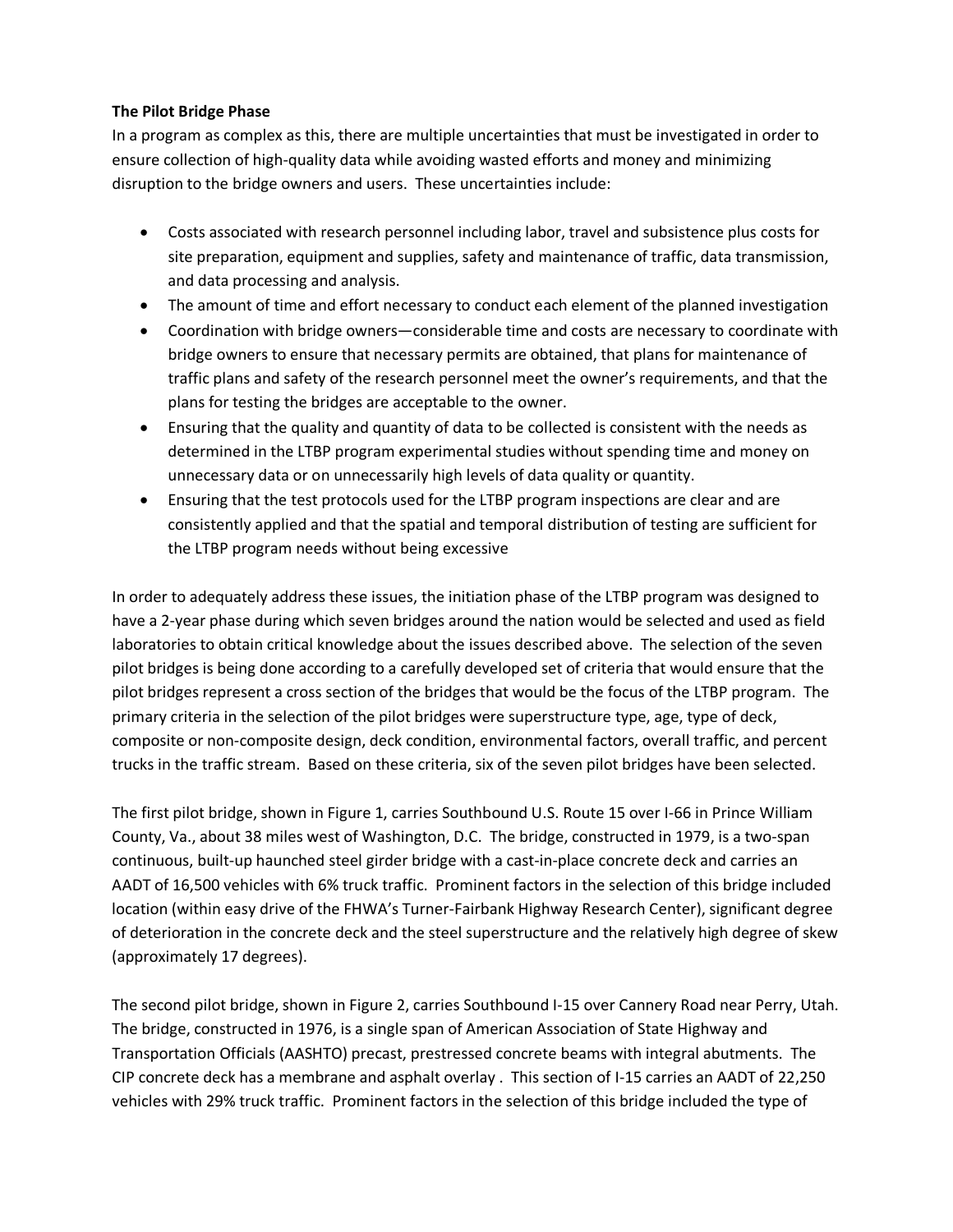concrete superstructure, the high percentage of truck traffic, the deck with asphalt overlay and the proximity of a nearby weigh station for obtaining live load data.



Figure 1 Virginia Pilot Bridge Figure 2 Utah Pilot Bridge





The third pilot bridge, shown in Figure 3, carries I-5 over Lambert Road about 30 miles south of Sacramento, Calif. The bridge, constructed in 1975, is a 2-span, post-tensioned continuous cast-in-place concrete box girder bridge and carries an AADT of 24,500 vehicles with 21% truck traffic. Prominent factors in selection of this bridge included the type of concrete superstructure and the high percentage of truck traffic.

The New Jersey pilot bridge, shown in Figure 4, carries eastbound I-195 over Sharon Station Road near Allentown, N.J. The bridge, constructed in 1969, is a single-span, multi-beam steel girder bridge with a cast-in-place concrete deck that was constructed using stay-in-place forms. The bridge carries an AADT of 25,000 vehicles. Prominent factors in selection of this bridge included the deck construction with stay-in-place forms and the location of weigh-in-motion and weather stations nearby.







The New York pilot bridge, shown in Figure 5, is the Karr Valley Creek Bridge on Route 21 in Almond, N.Y. The bridge, constructed in 1990, consists of two simple spans of adjacent precast, prestressed concrete box beams made continuous for live load using a continuity diaphragm over the center pier. The bridge carries an AADT of 8,700 vehicles with 8% truck traffic. Prominent factors in selection of this bridge included the type of bridge, the 24-degree skew and a problematic shear key detail between adjacent boxes.